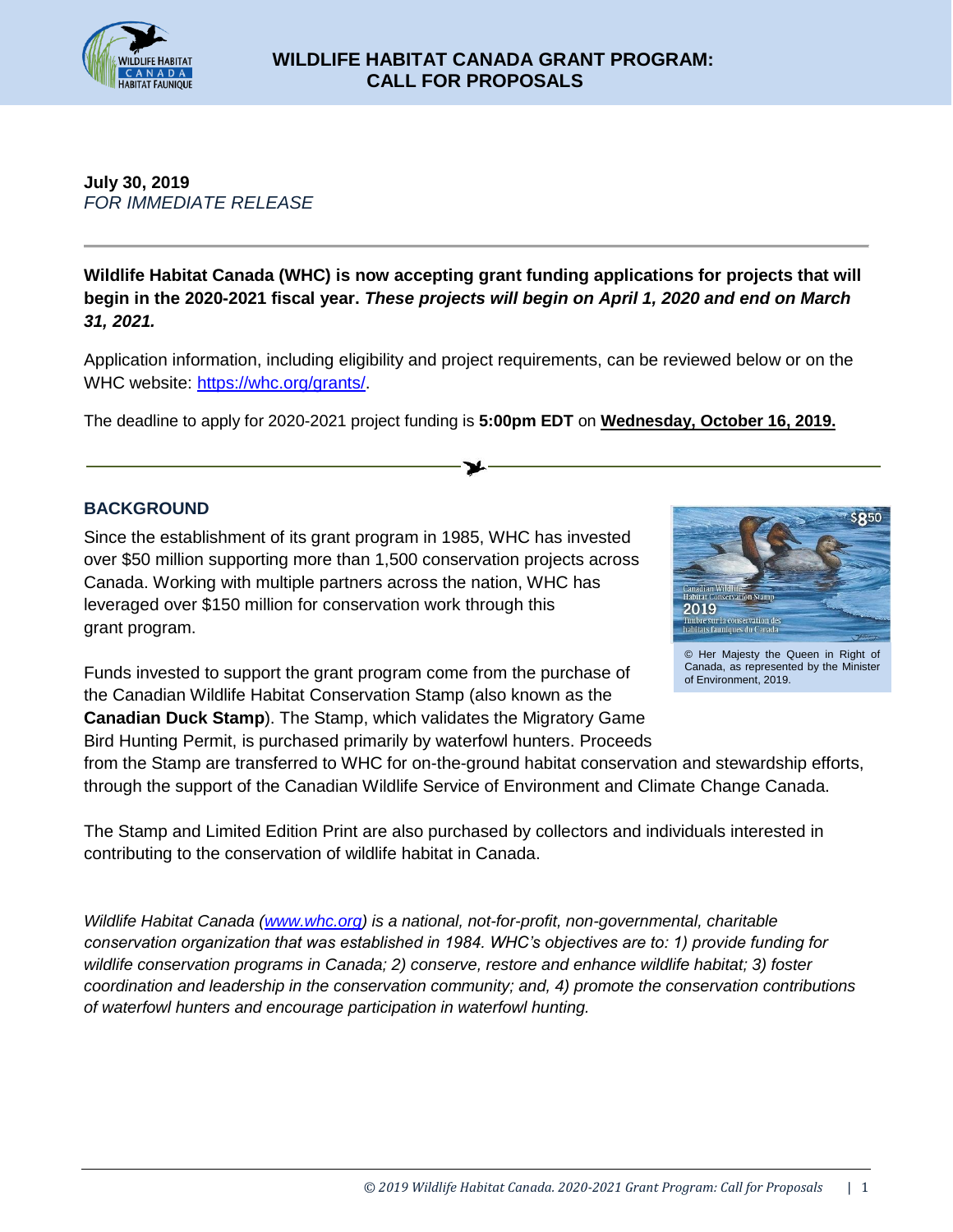# **APPLICANT ELIGIBILITY**

`

Eligible Recipients of the Grant Program are:

- Canadian Residents;
- Not-for-profit Organizations;
- Indigenous organizations, associations, and wildlife management boards;
- Research, academic, and educational institutions;
- For profit organizations such as small businesses, companies, corporations, and industry associations;
- Local organizations such as community associations and groups, seniors' and youth groups, and service clubs;
- Provincial, territorial, municipal, and local governments and their agencies.

Ineligible Recipients of the Grant Program include, but are not limited to:

- International organizations or individuals;
- Federal level organizations or individuals: Government employees, departments, agencies, and crown corporations.

## **PROJECT ELIGIBILITY**

In recognition of the fact that the purchase of the Canadian Wildlife Habitat Conservation Stamp (**Canadian Duck Stamp**) by waterfowl hunters is the primary source of funding for WHC's grant program, within its available budget, WHC will primarily support projects involving the participation of multiple partners that:

- Support the priority conservation activities under the North American Waterfowl Management Plan (NAWMP), including the human dimensions goal.
- Support regional and local habitat projects of importance to other migratory game birds.
- Support the priority conservation and management activities under the Newfoundland and Labrador Murre Conservation Fund.

Funding Requirements:

- Applicant must ensure that project implementation complies with all relevant legislation, regulations, licenses, permits, etc.
- Projects must be carried out between April 1, 2020 March 31, 2021. If approved, WHC grant funds must be spent within the 2020-2021 fiscal year.
- Must clearly demonstrate a minimum 1:1 funding match ratio in the 2020-2021 fiscal year (i.e., WHC contributions cannot exceed 50% of the Project Revenue). \**Funding from Government of Canada programs cannot be considered as match.*
- Must include letters confirming cash and in-kind contributions to the project, signed by the supporting partner. These letters must accompany the submission of the grant application form. If specific funding sources are anticipated but not confirmed, this should be clearly noted in the Financial Summary section of the grant application form.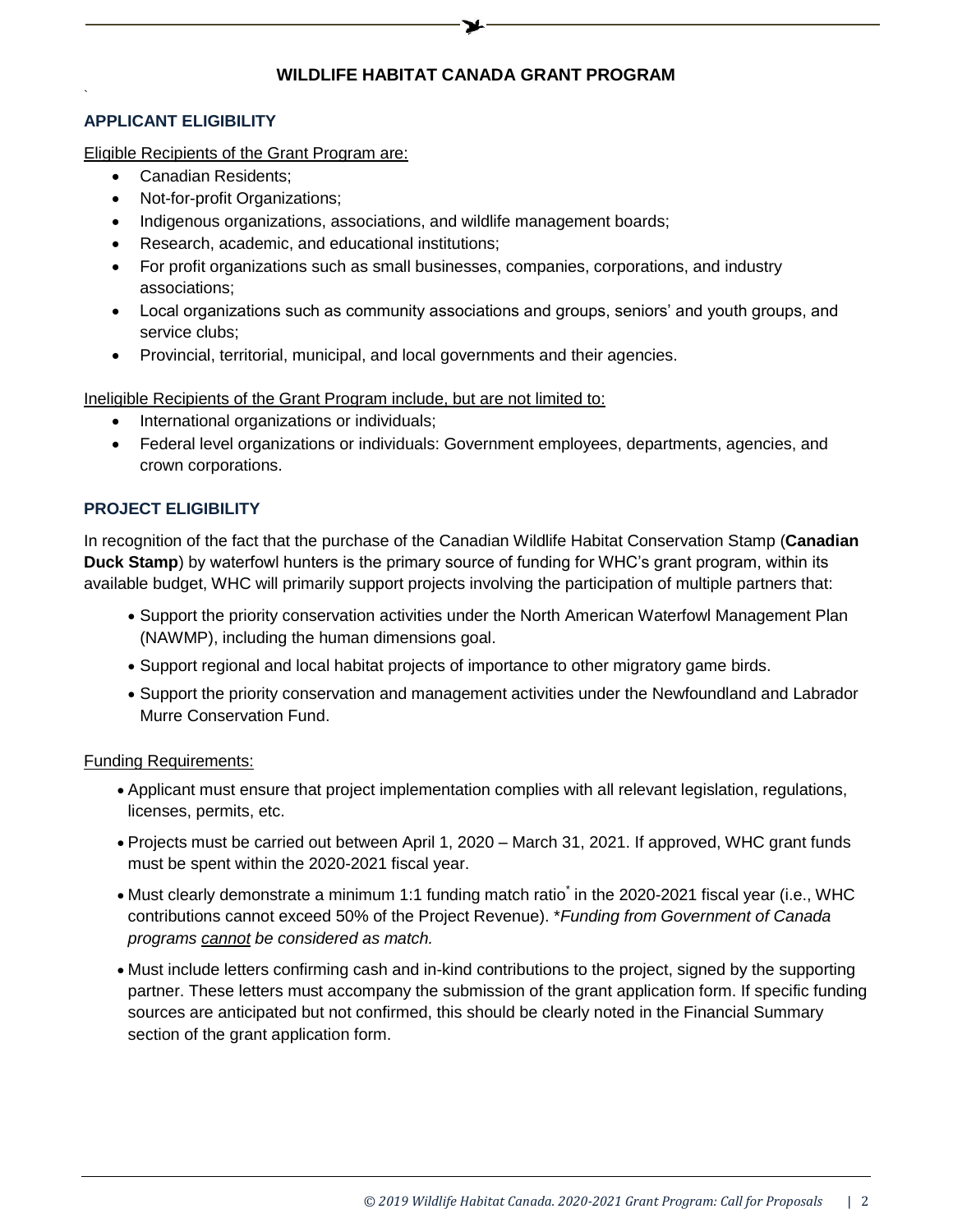### **PROJECT ELIGIBILITY (CONTINUED)**

`

- **NEW! Invasive Alien Species –** *Education, Awareness, Research, and Control*
- WHC will consider projects with activities that address invasive alien species (IAS) in accordance with the following guidelines:

| <b>Project Type</b>     | <b>Education and/or</b><br>Awareness* | Demo<br>Site* | Research* | <b>Initial Control*</b> | Maintenance* |
|-------------------------|---------------------------------------|---------------|-----------|-------------------------|--------------|
| <b>IAS Main Focus</b>   | Yes                                   | Yes           | Yes       | Yes                     | No           |
| <b>IAS is Secondary</b> | Yes                                   | No            | Yes       | No                      | No           |

To be eligible for funding, projects with IAS components must clearly demonstrate the eligibility of their activities based on the guidelines provided in the table above.

The focus will be on education and awareness, research, and long term, best practice eradication of IAS, for the future of conservation practices for wetlands/waterfowl/habitat.

*\*Education/awareness projects such as workshops, seminars, and public outreach initiatives.*

*\*Demo site includes projects such as implementation of proven scientific methods in a practical setting.*

*\*Research projects that promote new and innovative scientific methods to further knowledge on IAS.*

*\*Initial Control projects such as early action into the invasive cycle for new found IAS sites.*

*\*Maintenance projects such as maintaining the reduction of existing levels of IAS, without eradication in mind.*

### **TWO-YEAR PROJECTS**

For the 2020-2021 grant program, Wildlife Habitat Canada will consider submissions which are implemented over a two-year period. To be eligible, projects must:

- $\bullet$  Be carried out between April 1, 2020 March 31, 2022. If approved, WHC grant funds must be spent within the 2020-2022 fiscal years.
- Have clear milestones and deliverables in both years and a minimum of 1:1 match in both the first and second year.
- Demonstrate a clear rationale as to why two years are required to complete the project. Examples would include infrastructure projects that require detailed planning and approvals in the first year and construction in the second year; research projects requiring two years to complete; or, projects with a pilot or "proof-of-concept" phase in year one.
- Fully complete their grant application form for both years as per grant application instructions.

**NOTE:** Maintenance or ongoing projects are not eligible.

### **PROJECT INELIGIBILITY**

The following activities are not eligible for grant funding under the Contribution Agreement between Environment and Climate Change Canada and Wildlife Habitat Canada and must be funded by another revenue source.

- As a contribution to an endowment fund.
- For expenditures directly related to the acquisition of land or an interest in land, including a lease, conservation easement or conservation covenant.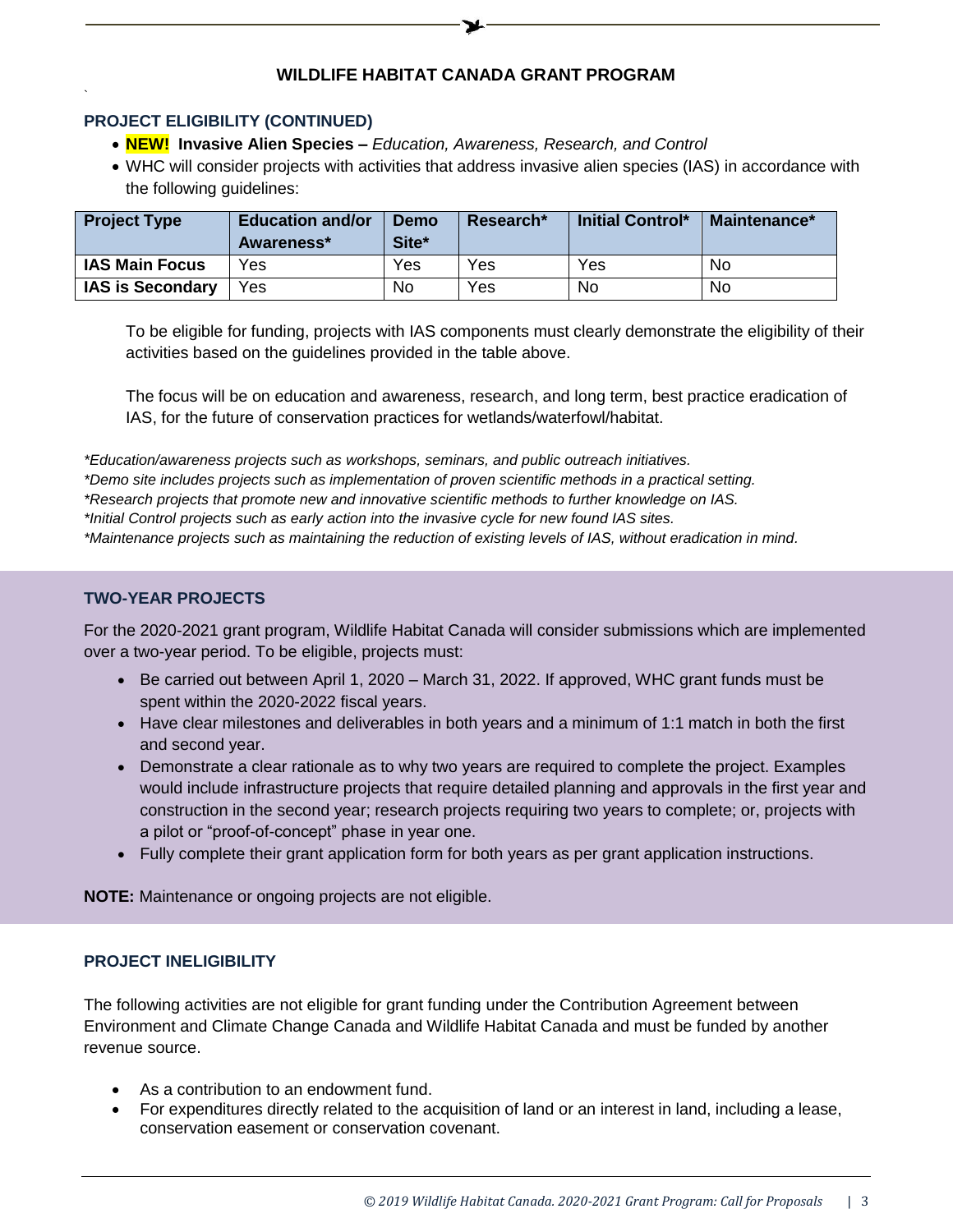#### **ADDITIONAL APPLICATION REQUIREMENTS**

Other requirements taken into account by the WHC Board of Directors when reviewing grant funding applications include:

- Projects that contribute to an equitable geographic distribution of WHC support across Canada.
- The involvement of multiple funding partners.
- Assurance that WHC funds will be used for project related activities within the specified fiscal timeframe.
- No single partner will receive more than 20% of the total available WHC grant funding in a given year.
- Projects that support the waterfowl hunting community's role and contribution to wildlife and habitat conservation.
- Projects that promote and advocate the importance of wildlife habitat in Canada.
- Projects with a lasting and long-term conservation impact.

## **GRANT CATEGORIES**

`

The WHC Grant Program has four categories of funding, each of which is directed to projects that support different areas of conservation.

#### **1. Habitat Conservation Grants**

Projects under this category focus on direct, on-the-ground activities that:

- $\circ$  address North American Waterfowl Management Plan (NAWMP) conservation priorities, as outlined in the Habitat Joint Venture Implementation Plans, including conservation, restoration, protection and enhancement of habitat in priority areas; or
- o support habitat conservation for other important migratory game birds.

*Examples of project activities that would fall under this grant category:*

- o *creation, restoration or enhancement of wetland habitat;*
- o *natural vegetation planting;*
- o *construction and installation of Hen Houses or nest boxes;*
- o *installation of livestock exclusion fencing;*
- o *removal of invasive species;*
- o *wetland inventory mapping; …etc.*

**NOTE**: For infrastructure repair / re-build projects (e.g., water level control structure repairs or replacement), WHC will consider projects that:

- o **increase wetland acres** and/or **improve the ecological integrity** of affected acres; and,
- o address **long term maintenance needs** for infrastructure (which do not rely on any future WHC funding)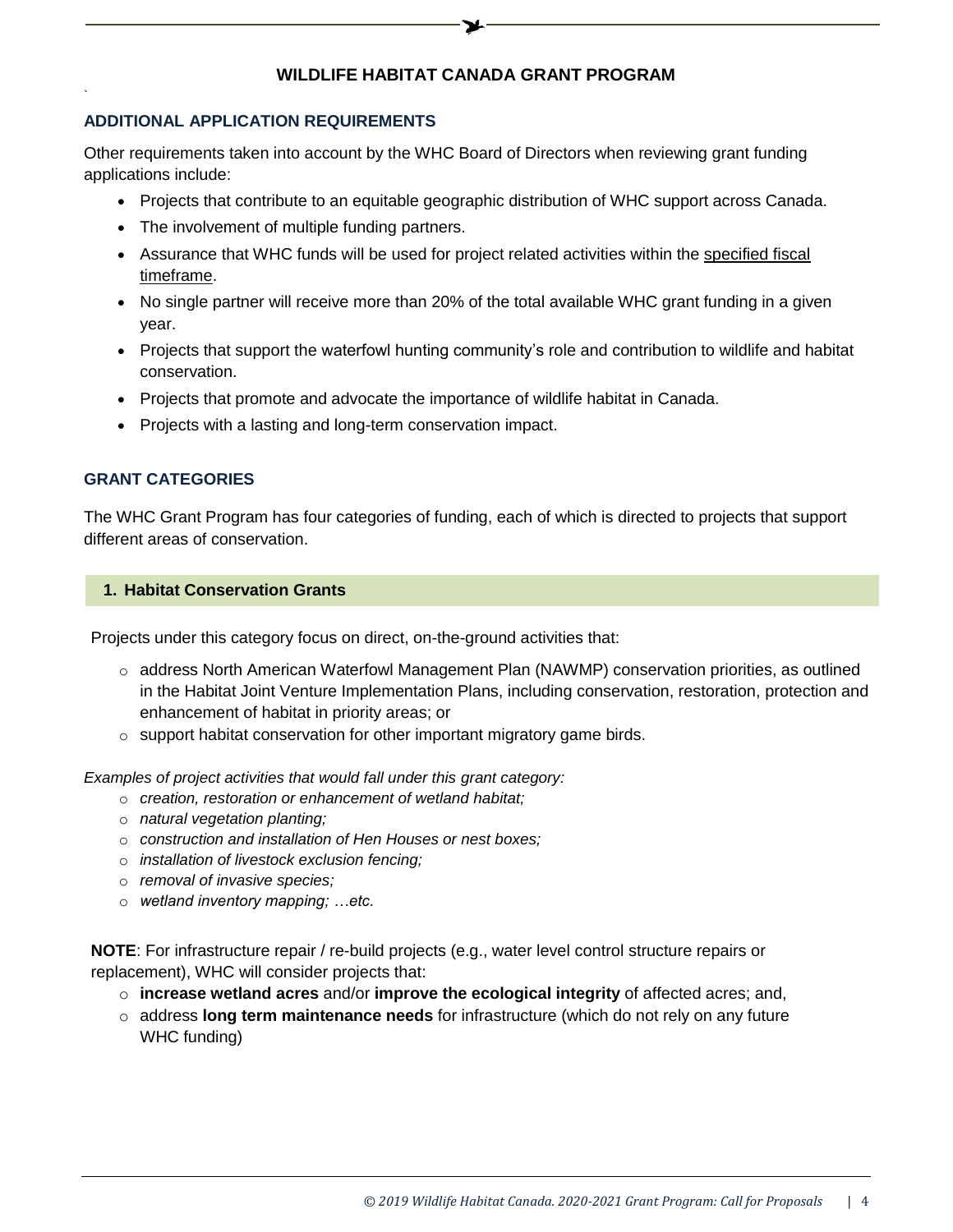# **GRANT CATEGORIES**

`

### **2. Research Grants**

Projects under this category focus on furthering the understanding of waterfowl and/or habitat conservation in priority areas or the NAWMP human dimensions component.

*Examples of research projects that have received grant funding in the past:*

- o *[Long Point Waterfowl's Lake St. Clair Initiative: Habitat Selection and Survival of American Black Ducks](http://whc.org/project/long-point-waterfowls-lake-st-clair-initiative-habitat-selection-and-survival-of-american-black-ducks-and-mallards-during-autumn-winter-2014-15/)  [and Mallards during Autumn-Winter;](http://whc.org/project/long-point-waterfowls-lake-st-clair-initiative-habitat-selection-and-survival-of-american-black-ducks-and-mallards-during-autumn-winter-2014-15/)*
- o *[Assessing the ecological influences on the efficacy of benthic barriers to control yellow flag iris in high](http://whc.org/project/assessing-the-ecological-influences-on-the-efficacy-of-benthic-barriers-to-control-yellow-flag-iris-in-high-priority-waterfowl-habitats-across-british-columbia-2015-16/)  [priority waterfowl habitats across British Columbia;](http://whc.org/project/assessing-the-ecological-influences-on-the-efficacy-of-benthic-barriers-to-control-yellow-flag-iris-in-high-priority-waterfowl-habitats-across-british-columbia-2015-16/)*
- o *Understanding the dynamics of people's interactions with waterfowl: Assessing hunter's preferences for waterfowl management in Canada.*

**NOTE:** To be considered for funding, **Research projects require a letter of support from the scientific or technical committee** of the associated North American Waterfowl Management Plan Habitat (or Species) Joint Venture in Canada. This letter of support must be attached to the application form when it is submitted to WHC.

**NOTE:** To be considered for funding, Research projects applying for a grant through an academic institution, such as a college or university, must:

- 1) contact WHC **before** submitting the application if the academic institution requires an overhead expense be charged against the requested WHC grant funds;
- 2) ensure that the appropriate academic institution administrative office has reviewed the draft WHC Letter of Agreement **before** the application is submitted. If the grant application is successful, the academic institution will be expected to enter into an agreement substantially in accordance with the draft, as a requirement of grant eligibility; and,
- 3) provide a letter from the administrative office confirming that the draft WHC Letter of Agreement has been reviewed, including any comments or changes that may need to be considered if the grant application is successful. **This letter must be attached to the application form when it is submitted to WHC.**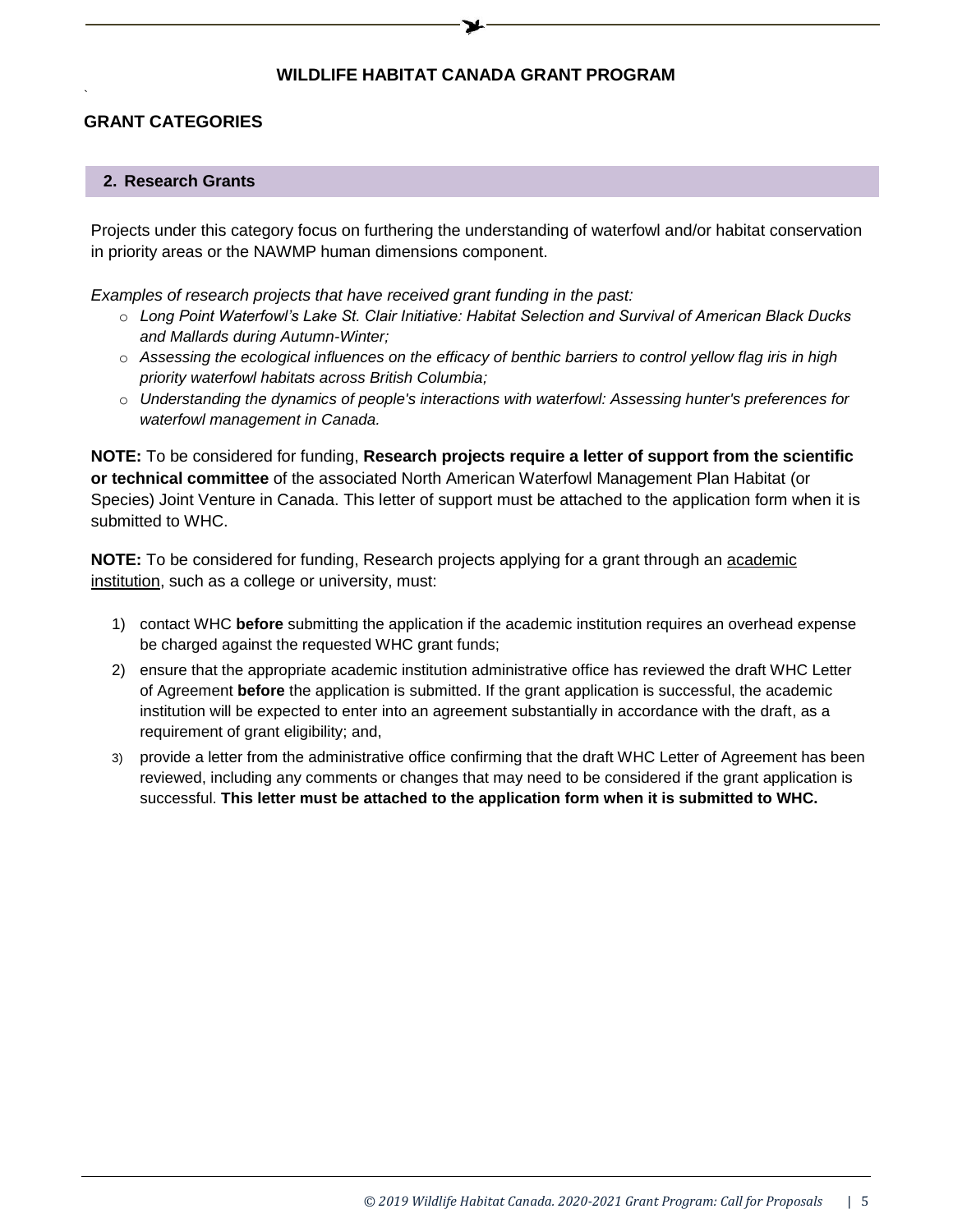# **GRANT CATEGORIES**

#### **3. Conservation Networking Grants**

Projects under this category address the NAWMP goals and priorities of the human dimensions component, *"Growing numbers of waterfowl hunters, other conservationists and citizens who enjoy and actively support waterfowl and wetlands habitat conservation."*

Includes:

`

- o wetland educational programs/workshops;
- o waterfowl hunter education and/or recruitment programs/workshops;
- o projects that advance regional or national stewardship.

*Examples of project activities that would fall under this category:*

- o *Promoting waterfowl hunting and wetland conservation at events (e.g., Provincial Hunting Days);*
- o *Mentored waterfowl hunts / introduction to waterfowl hunting;*
- o *Public engagement in conservation activities / planning;…etc.*

**NOTE:** To be considered for funding, Networking projects must:

- o clearly **outline the curriculum** of the program; and,
- o **include a follow up component** (planned future activities) to demonstrate how the benefits of the program will be sustained in future years and to evaluate the success of the program (e.g., are new hunters continuing to actively hunt after the program?).

#### **4. Newfoundland and Labrador Murre Conservation Fund Grants**

Projects under this category support Murre conservation activities and management, including those that:

- $\circ$  Assess Murre breeding populations, productivity, survival, harvests and other mortality factors;
- $\circ$  Facilitate Murre hunting stewardship and wildlife conservation to ensure that Murre populations are sustained; or
- o Involve other Murre habitat conservation activities and events.

**NOTE:** grant applications under this category are reviewed by the NL Murre Conservation Fund Steering Committee, made up of representatives from Bird Studies Canada, the Government of Newfoundland and Labrador (Department of Environment and Conservation), and Wildlife Habitat Canada. A representative from the Atlantic Region of the Canadian Wildlife Service (Department of Environment and Climate Change) will also provide technical information for the committee.

**NOTE:** To be considered for funding, NL Murre Conservation Fund projects applying for a grant through an academic institution, such as a college or university, must:

- 1) contact WHC **before** submitting the application if the academic institution requires an overhead expense be charged against the requested NL Murre Conservation Fund grant funds.
- 2) ensure that the appropriate academic institution administrative office has reviewed the draft WHC Letter of Agreement **before** the application is submitted. If the grant application is successful, the academic institution will be expected to enter into an agreement substantially in accordance with the draft, as a requirement of grant eligibility; and,
- 3) provide a letter from the administrative office confirming that the draft WHC Letter of Agreement has been reviewed, including any comments or changes that may need to be considered if the grant application is successful. **This letter must be attached to the application form when it is submitted to WHC**.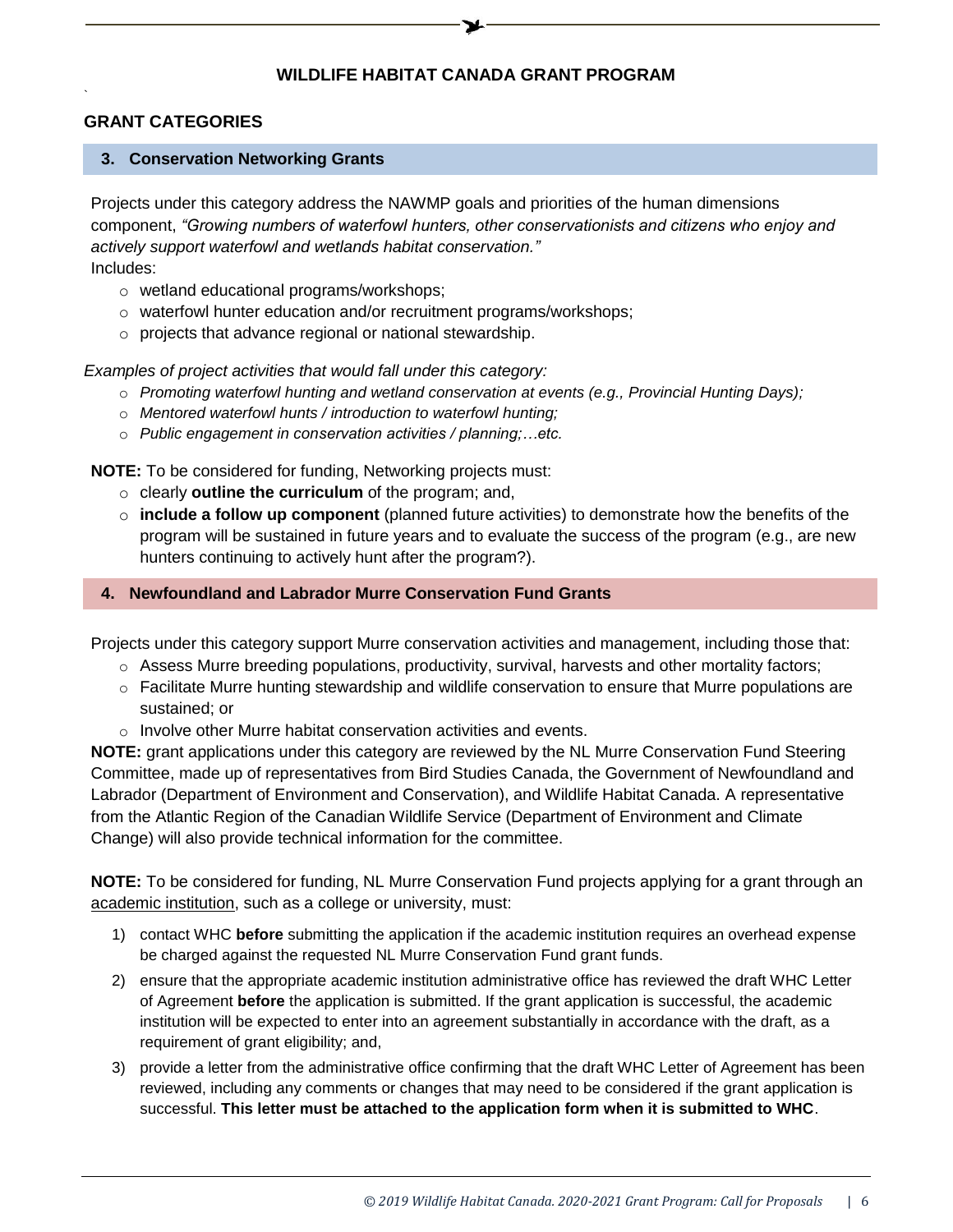### **GRANT APPLICATION & SELECTION PROCESS**

#### **Application Process**

`

Grant application forms can be viewed and downloaded from Wildlife Habitat Canada's website: [https://whc.org/grants/.](https://whc.org/grants/)

Please conduct a thorough review of the grant categories. It is the responsibility of the applicant to determine and pursue the grant category that is best suited for their project. If you are unsure as to which grant category your project falls under, please contact the [Grant Administrator](mailto:grants@whc.org?subject=Question%20on%20Application%20Process%20-%20WHC) or [Program Manager.](mailto:grants@whc.org?subject=Question%20on%20Application%20Process%20-%20WHC)

#### Before developing your grant application:

- $\circ$  Please review the draft WHC Letter of Agreement that is available at: <https://whc.org/grants/> *(Application Process Important Reference Documents)*. Successful proponents will be expected, as a requirement for grant eligibility, to enter into an agreement substantially in accordance with this.
- $\circ$  If you are applying for a grant as part of an academic institution, such as a college or university, please ensure the appropriate administrative office reviews this agreement prior to submitting your application. You will be required to submit a letter signed by the administrative office confirming that the draft WHC Letter of Agreement has been reviewed, which should include any comments or changes that may need to be considered if the grant application is successful.
	- **If the academic institution through which you are applying requires an overhead expense** be charged against the requested WHC grant funds, you must contact WHC in advance of submitting the application.
- o Please review the Grant Program Guidance Document for reporting requirements on Performance Indicators: <https://whc.org/grants/> *(Application Process Important Reference Documents)*. Environment and Climate Change Canada requires that all WHC grant applicants be advised of the reporting requirements for projects that are approved for funding. These requirements link directly to WHC's performance indicators, which measure the effectiveness of the competitive grant program.
- $\circ$  We strongly recommend that you review the information and implementation plans available for the Habitat or Species Joint Venture that applies to your project/project location (information at: [http://nawmp.wetlandnetwork.ca/publications/\)](http://nawmp.wetlandnetwork.ca/publications/).

The deadline for the submission of grant funding applications is **5:00 pm EDT** on **Wednesday, October 16, 2019**.

Completed grant application forms for 2020-2021 should be submitted electronically via Wildlife Habitat Canada's website at **[www.whc.org/grants-form](http://www.whc.org/grants-form)** in Microsoft Word or PDF format. When you are ready to submit your completed application, visit the application submission page, fill out the required fields, and upload your documents.